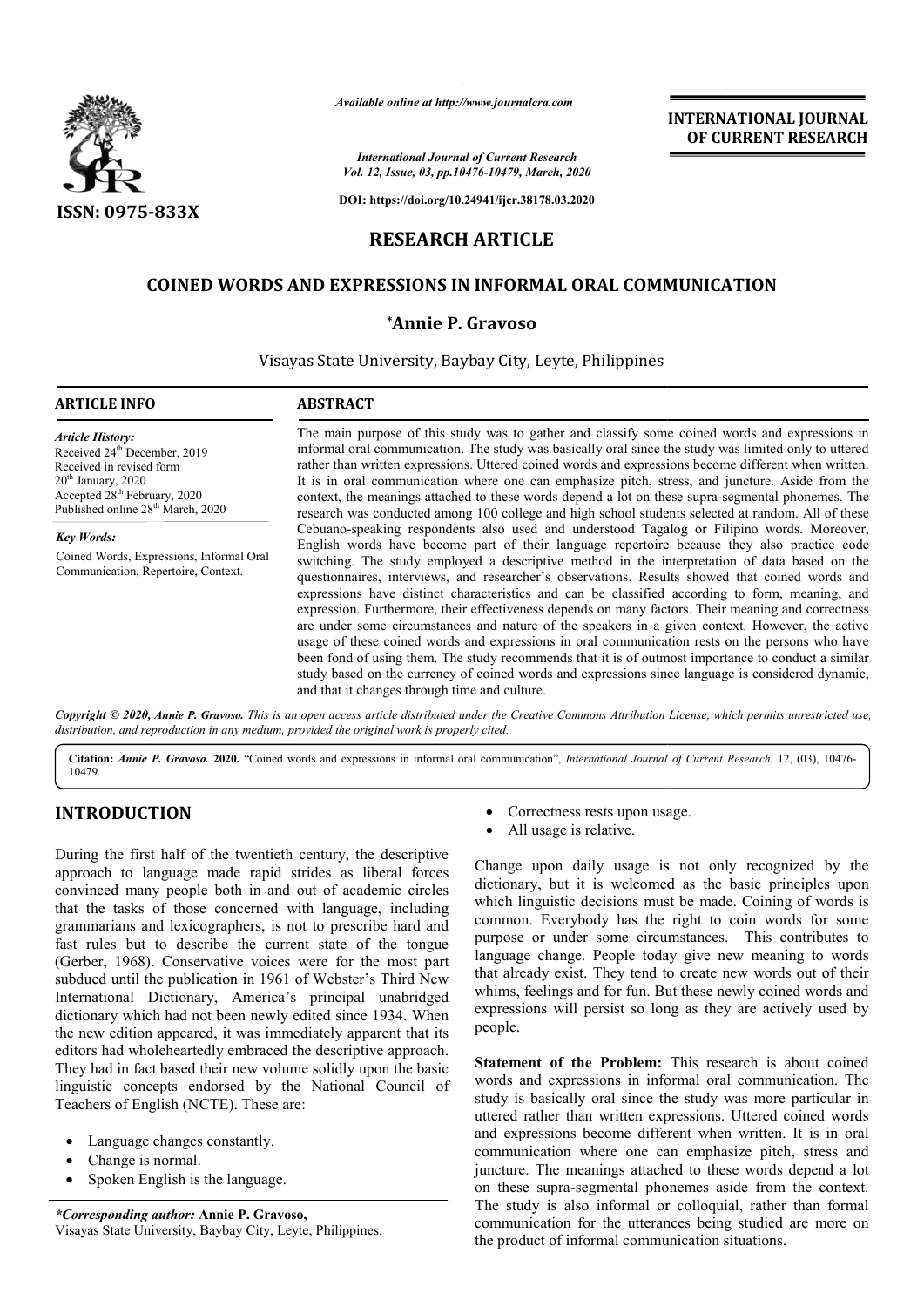Formal speech, serious communications, and technical conversation were not included. The correctness of these coined words and expressions rests upon usage.

**Significance of the Study:** This study can help students, educators, and other communicators know and become aware of some coined words and expressions and their meanings. In this way, they may be able to understand and become updated with such words and expressions which may turn colloquial or standard terms in the near future. Thus, this study helps individuals become part of the active language-in-use.

### **METHODOLOGY**

The data was gathered at MSU-IIT campus, Iligan City, Philippines in August 1991 where the lingua franca is Cebuano. All of the respondents of the study also speak and understand the Tagalog or Filipino language. In addition, English words have become part of their language repertoire as when the students say "Time na?" (Is it time already?). This study employed the descriptive method in the interpretation of data based on the responses gathered from the questionnaires, interviews, and researcher's observations. The coined words and expressions that serve as data of this research are limited. Students who have not been included as respondents may have some other coined words and expressions. Among the 100 respondents of the study selected at random, 60% of them were college students and the remaining 40% were from the Developmental High School (DHS) whose age ranged from sixteen to thirty years old.

### **RESULTS AND DISCUSSION**

Coined words and expressions add color to conversations. Many of them have no particular meaning when written except for their established respective meanings. However, in oral communication, the meanings of these expressions depend upon the speaker, the situation, occasion and time. The popular expressions in informal conversations gain their meaning arbitrarily. There is no need for an explanation to make things clear because it might affect the conversation's spontaneity. These expressions do not have to be taken seriously unless the speaker means something negative. They are used in informal and oral speech for fun. Some expressions may be criticisms, but these are not serious ones and are meant to be taken lightly. Such expressions are considered criticisms for effect, in Filipino expression, "Joke only but true". If the one criticized gets angry or pleased, the conversation is a success because the expression is well-understood. If he or she will just laugh, smile or sneer with the critic, it is a feat. Either way, coined words and expressions give life or intensify life to a boring or interesting conversation. This makes the conversation lively and updated. It is said that all slang words are coined but not all coined words and expressions are slang. Examples are: *Aw diay, Daw be, Dia ka, 'No, Palag ka, Type, Sosyal,* or the like. The following is a list of the coined words and expressions elicited from the informants. The researcher has classified the data into groups based on their distinct characteristics.

**Group A.** Here, the coined words (cw) are formed saying the original word (ow) pronounced in backward spelling.

**Group B.** In this group, the words have their syllables interchanged or modified.

| cw    | $\alpha$ |      |
|-------|----------|------|
| Alaw  | Wala     | None |
| Alkab | Bakla    | Gay  |
| Wapo  | Opaw     | Bald |
| Yatap | Patay    | Dead |
| Ikal  | Laki     | Male |

| Batsi         | Sibat            | Escape                     |
|---------------|------------------|----------------------------|
| Budik         | <b>Bukid</b>     | Province; rural            |
| Buk-ID        | <b>Bukid</b>     | Province; rural            |
| Grabemaranyun | Grabe naman iyon | It is super; It's too much |
| Ibay          | Bavi             | Female                     |
| Necor         | Corny            | Cheesy                     |
| Pakals        | Paschal          | Eat; Banquet               |
| Takwal        | Kwalta           | Money                      |
| Yosi          | Sigarilyo        | Cigarette                  |

**Group C.** In this group, the coined words are formed in acronyms and numbers. Some of these originated from already established ones like *MP or NPA,* but were given other meanings.

| <b>BGT</b>             | Biktima sa Gugmang                         | Victim of foolish love                             |
|------------------------|--------------------------------------------|----------------------------------------------------|
|                        | Tiaw-tiaw                                  |                                                    |
| BO <sub>3</sub>        | (from<br>the<br>Burit                      | Lie; False                                         |
|                        | chemical<br>compound                       |                                                    |
|                        | $BO_3 = Borate$                            |                                                    |
| <b>BS</b>              | Bugnaw'g Simod                             | One who cannot express                             |
|                        |                                            | himself                                            |
| <b>HITACHI</b>         | Himantayon,<br>Tabian,                     | (A brand of electric<br>fan)                       |
|                        | Chismosa                                   | Observant, talkative, gossip                       |
| <b>JR</b>              | Joy Ride                                   |                                                    |
| <b>KSP</b>             | Kulang Sa Pansin                           | Attention-hungry                                   |
| LQ                     | Lovers' Quarrel                            |                                                    |
| MP                     | Mamunitay'g Papel                          | Paper-picker                                       |
|                        | Mamunitay'g Patay                          | Dead-Picker                                        |
| $\overline{MU}$        | Mutual Understanding                       |                                                    |
|                        | Misunderstanding                           |                                                    |
| <b>NPA</b>             | No People Around                           | From the original $NPA =$ New                      |
|                        | No Permanent Address                       | People's Army                                      |
| $\overline{OA}$        | Over Acting                                |                                                    |
| Oishi                  | Who is he/she                              |                                                    |
| OPM                    | Oh, Promise Me                             |                                                    |
| <b>OSA</b>             | Oozing with Sex Appeal                     |                                                    |
|                        |                                            |                                                    |
| <b>OS</b>              | Over Staying                               |                                                    |
| S.                     | Sosyal                                     | Sociable                                           |
| SI.                    | Sexual Intercourse                         |                                                    |
| <b>SIPSIP</b>          | $Sucker = kiss ass$                        | Socially Insecure<br>Person<br>$\sqrt{2}$          |
|                        |                                            | People<br>Seeking<br>Instant                       |
|                        |                                            |                                                    |
| <b>SM</b>              | Segunda-mano                               | Promotion/Popularity<br>Second-hand Maranao Market |
|                        | Sa Maranaoan                               |                                                    |
| $\overline{\text{ST}}$ | <b>Super Talino</b>                        | Extra Intelligent                                  |
|                        | Sobrang Taba Sex Trip                      | Extra fat                                          |
| <b>TCCIC</b>           | Take care coz I care                       |                                                    |
| <b>TDH</b>             | Tall, Dark, and Has                        | Tall, Dark and Rich                                |
|                        | some Tila Dalang Kitkit                    | Petting                                            |
| <b>TDK</b>             |                                            |                                                    |
| <b>TH</b>              | Trying Hard                                |                                                    |
| $\overline{\text{TL}}$ | Tulo Laway True love                       | Salivate                                           |
| <b>TOA</b>             |                                            |                                                    |
| <b>UGG</b>             | Transfer of Affection<br>Ulipon sa Gugmang | Slave of a toxic love $(atay =$                    |
|                        | Giatav                                     | liver)                                             |
| 143                    | I love You                                 |                                                    |
| 14344                  | <b>I</b> Love You Very Much                |                                                    |

**Group D.** In this group, the coined words are formed by omitting the last word or the last syllable (s). Often, the letter "*s*" is being suffixed to the shortened or clipped words.

**Group E.** In this group are many slang words coined out of the whims and moods of students. Other expressions here are established words but have new or slur meanings depending upon the context.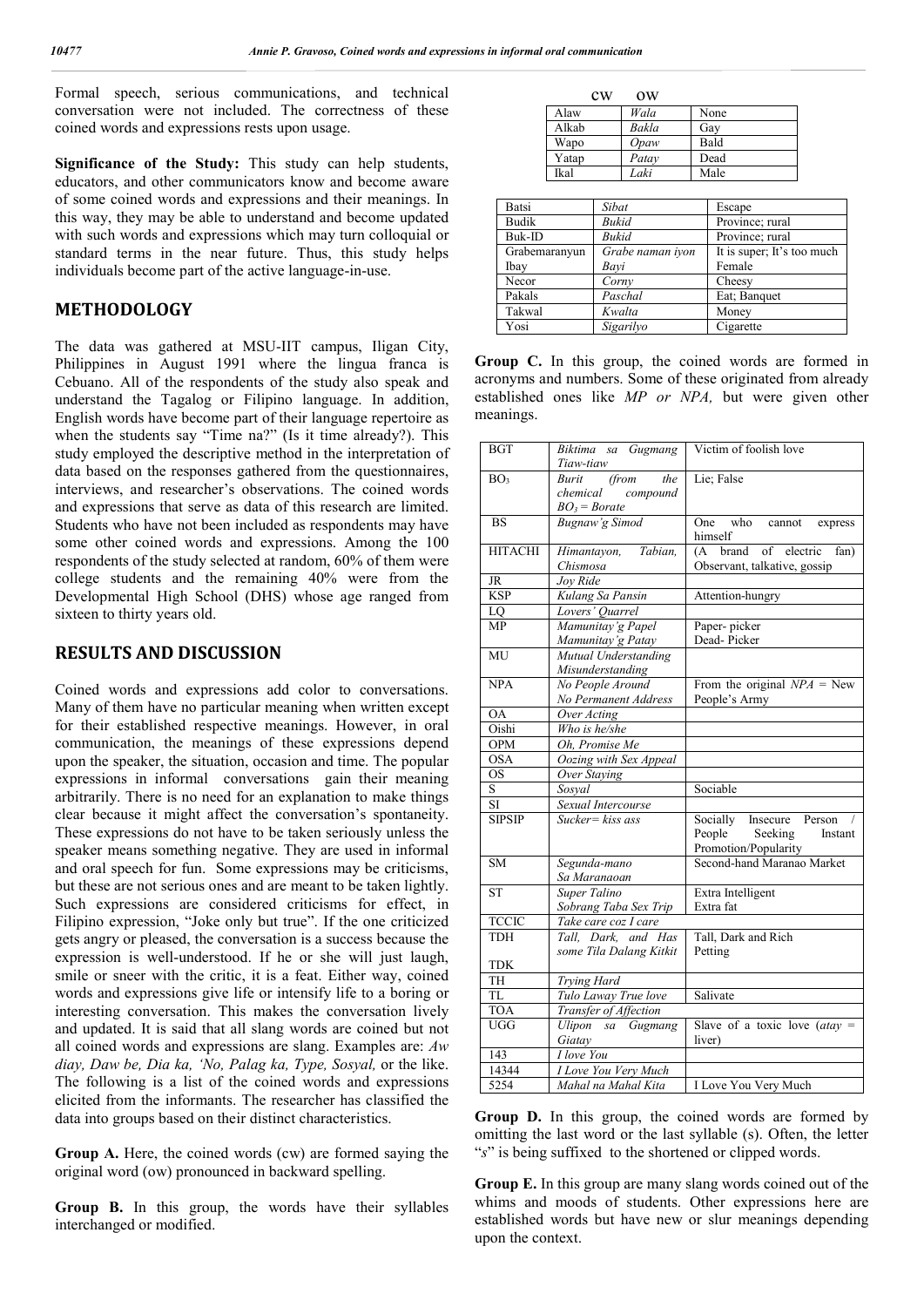| <b>Beaubrains</b> | <b>Beauty and brains</b>  |                              |  |
|-------------------|---------------------------|------------------------------|--|
| Casa              | Kasagingan                | Banana plantation            |  |
| Children's        | Children -Making Park     | A dark park                  |  |
| Park              |                           |                              |  |
| Chism             | Chismis                   | Gossip                       |  |
| Cute              | Nakakatakvut<br>$=$       | Horrible                     |  |
|                   | nakakatakot               |                              |  |
| Gai               | Gaisano                   | A mall                       |  |
| Kapalmuks         | Makapal ang mukha         | Thick faced $-$ a person who |  |
|                   |                           | has no shame                 |  |
| Katam             | Katam-is                  | Sweet                        |  |
| Kitam             | Kita mo?                  | Do you see?                  |  |
| Loan              | Lunod                     | Drowned                      |  |
| Love song         | Labaw'g suwang            | Protruding chin              |  |
| Loving            | Labing salawayon          | Despicable                   |  |
| Michael           | Sa may kilid              | At the corner                |  |
|                   | May kiking-kiling sa utok | Flip                         |  |
| Naïve             | Naiiba                    | Unusual; different           |  |
| Naning            | Naningkamot               | Trying hard                  |  |
| Neat              | <b>Native</b>             | Not handsome; not appealing  |  |
| <b>Oks</b>        | Okay; alright             |                              |  |
| Patio             | Paturon-turon             | To eat "turon"               |  |
| Presasp           | Presidential aspirant     |                              |  |
| Promdi            | From the Province         |                              |  |
| Promo             | Puro mugbo                | All short                    |  |
| Quiz              | Ouestion                  |                              |  |
| Top               | Tapad                     | To sit beside                |  |
| Tiguls            | Tigulang                  | Old; mature                  |  |
| Shabs             | Shabu                     |                              |  |
| Yakult            | Yawang kulot              | Curly-haired villain         |  |

| Abugar                | To treat                               |                           |
|-----------------------|----------------------------------------|---------------------------|
| Ah-ah                 | No; I don't like it, wait, etc.        |                           |
| Areglaha              | Settle it                              | Take notice               |
| Atik                  | Joke                                   |                           |
| Atimana               | Take care of it                        | Take notice               |
| Babaying bagul        | Tomboy                                 | Lesbian                   |
| Babaying itlugan      | Gay                                    |                           |
| Bagsok                | Child; youngster                       |                           |
| Baifu                 | Girlfriend                             |                           |
| Balaw                 | Tomboy                                 | Lesbian                   |
|                       | To perch                               | To go home                |
| Batog                 |                                        |                           |
| Barbaki               | Sexual intercourse                     |                           |
| Bisaya<br>Boki        | Local; lacks class                     |                           |
|                       | Poor taste                             |                           |
| Bo-peep               | To fall asleep                         |                           |
| Bulan-bulanon         | Lunatic                                | Flip                      |
| Caltex                | Tikalon                                | Braggart                  |
| di-maantoy            | Di maantos                             | Can't take it anymore     |
| Dopax                 | Madman                                 |                           |
| Gamhanan              | Powerful                               | Drunk                     |
| Iki                   | Money                                  |                           |
| Iktad                 | To run                                 |                           |
| Ilara tits            | You can't fool me                      |                           |
| Imfal                 | Sexy                                   |                           |
| Itfabs                | Ugly                                   |                           |
| Itfiok                | Cute                                   |                           |
| Jomblox               | Weird                                  |                           |
| Kaging                | Shocked                                |                           |
| Kaligo daan           | Take a bath first                      | Don't bother              |
|                       |                                        |                           |
| Kika/kiko             |                                        | Can be manipulated easily |
| Kulfobs               | Puppet<br>Dull                         |                           |
| Laida                 | To behave like a gay                   |                           |
| Lamlam                |                                        |                           |
| Mirat                 | To talk nonsense<br>Boy                |                           |
| Nahon                 |                                        | Time                      |
|                       | <b>Panahon</b><br>Ngisi                | Smile=sneer               |
| Ngislit<br>Niega      | Ngilngiga                              | Over; super; horrible     |
|                       | Insane                                 | Flip                      |
| Ninety-nine<br>Nitfal |                                        |                           |
| Pa-charchar           | Male sex organ                         |                           |
|                       | Pa-cute                                | To appear cute            |
| Pagarpar              | To talk nonsense                       |                           |
| Palalab<br>Pibo       | Beloved                                |                           |
|                       | Five pesos                             |                           |
| Sadsad                | To dance                               | Disco                     |
| Spikikay              | Sexual intercourse                     |                           |
| Takirfub              | Prostitute                             |                           |
| Tapwe                 | Fifty pesos                            |                           |
| Tasi                  | Witty                                  |                           |
| Tikig                 | Shocked                                |                           |
| Totyal                | Social                                 | Sociable                  |
| Ulfuls                | True or false                          |                           |
| Unswa/untwa           | Unsa                                   | What                      |
| Ustag                 | One hundred pesos                      |                           |
| Uyafaks               | <b>Bright</b>                          | Intelligent               |
| Yapa/yapo<br>Yutfuts  | Beautiful/handsome<br>Female sex organ |                           |

**Group F.** Here, the English words are translated erroneously to Cebuano for effect but the translation could somehow relate to the meaning of the established expressions.

| Air Supply                   |                                                             |                        |
|------------------------------|-------------------------------------------------------------|------------------------|
|                              | Proud; braggart<br>Yes; I second the motion                 |                        |
| Appear<br>Barricade          | Barkada                                                     |                        |
|                              |                                                             | Clique                 |
| Bench model                  | Someone who always sits on the bench                        |                        |
| Bitter-half                  | An unwelcome partner                                        |                        |
| Bright eyes                  | Someone who always looks at some other's test paper during  |                        |
|                              | examination                                                 |                        |
| Boreding house               | A place where one gets bored                                |                        |
| <b>Bugs</b>                  | Crazy; eccentric; mad                                       |                        |
| Corned beef                  | Corny; cheesy                                               |                        |
| Cover-up                     | Alibi; excuse                                               |                        |
| Dancerous                    | Fond of dancing                                             |                        |
| Darb                         | Friend; Brod                                                |                        |
| Disappear                    | No; I object                                                |                        |
| Divorced                     | Bow-legged                                                  |                        |
| Drama                        | Meaning; plan; want; like                                   |                        |
| Echos me                     | Excuse me                                                   |                        |
| Evaporate                    | To get lost                                                 |                        |
| Eye-to-eye                   | Cross-eyed                                                  |                        |
| Fights                       | That will do; can be; go on; okay                           |                        |
| Five-six                     | A person who is limping                                     |                        |
|                              | (A person with polio)                                       |                        |
| Gentledog                    | Not a gentleman                                             |                        |
| Harsh germicide              | A helper who can cause destruction at the same time         |                        |
| Harsh ingredient             | A member of a group who does not cooperate                  |                        |
| Heavy perfume                | A person who smells bad                                     |                        |
| Holesome face                | A face that has many pimples                                |                        |
| I miss you house             | I miss you so much                                          |                        |
| and lot                      |                                                             |                        |
| Influx                       | Beautiful                                                   |                        |
| Jewels                       | Proofs; evidences; signs of credibility; carat              |                        |
| Kill me                      | Make me happy                                               |                        |
|                              |                                                             |                        |
|                              |                                                             | A<br>who<br>is         |
| Ladykiller                   | Mamatay na lang ang dalaga, di pa                           | man<br>tongue-tied     |
|                              | kaingon ang ulitawo                                         |                        |
| Lavoratory/                  | Dating/meeting in the laboratory/library                    |                        |
| loverary                     |                                                             |                        |
| No earth/world<br>No weather | Innocent; ignorant; no knowledge<br>No more time            |                        |
|                              |                                                             |                        |
| Of chores / cures            | Of course                                                   |                        |
| One by one $("1x1")$         | A person whose asset is only the face (as in "1x1" ID photo |                        |
|                              | size                                                        |                        |
| Power                        | Not just any other                                          |                        |
| Premiere                     | Lewd                                                        |                        |
| School bus                   | Someone who sends and fetches his girlfriend/partner        |                        |
| Securitize                   | To guarantee                                                |                        |
| Service                      | One who waits for someone                                   |                        |
| Sigurade                     | To make sure                                                |                        |
| Six-footer                   | Six-pututer                                                 | "Putut" refers<br>to   |
|                              |                                                             | person who falls short |
|                              |                                                             | in height requirement  |
| Smiling face                 | Kataw-ana'g nawong                                          | Funny face             |
| Stay feet                    | Stay put                                                    | Don't move             |
| Suicide                      | To take risk                                                |                        |
| Talkable                     | Cannot be denied                                            |                        |
| To-it                        | Nice                                                        |                        |
| Trip                         | Being liked for fun                                         |                        |
| Type                         | Of someone's taste                                          |                        |
| Vitamin A                    | Anything that pleases the eye                               |                        |
| Vitamin C                    | Cigarette                                                   |                        |
| Way<br>siguro<br>sa          | We can never tell what happens next                         |                        |
| chorus<br>Yesh               | Yes                                                         |                        |

**Group G.** These are expressions whose meaning lie greatly in the situation, time, usage, and listeners being up-to-date in informal language usage. The meanings attached to respective words are not definite or absolute.

*Asa ka* – where you (I don't think so)

- a. B1: Mo abroad ko. (I'll go abroad.)
- B2: Asa ka broad. (No, you're not.)
- b. G1: So you'll be going with him.
- G2: Asa ka. (No)